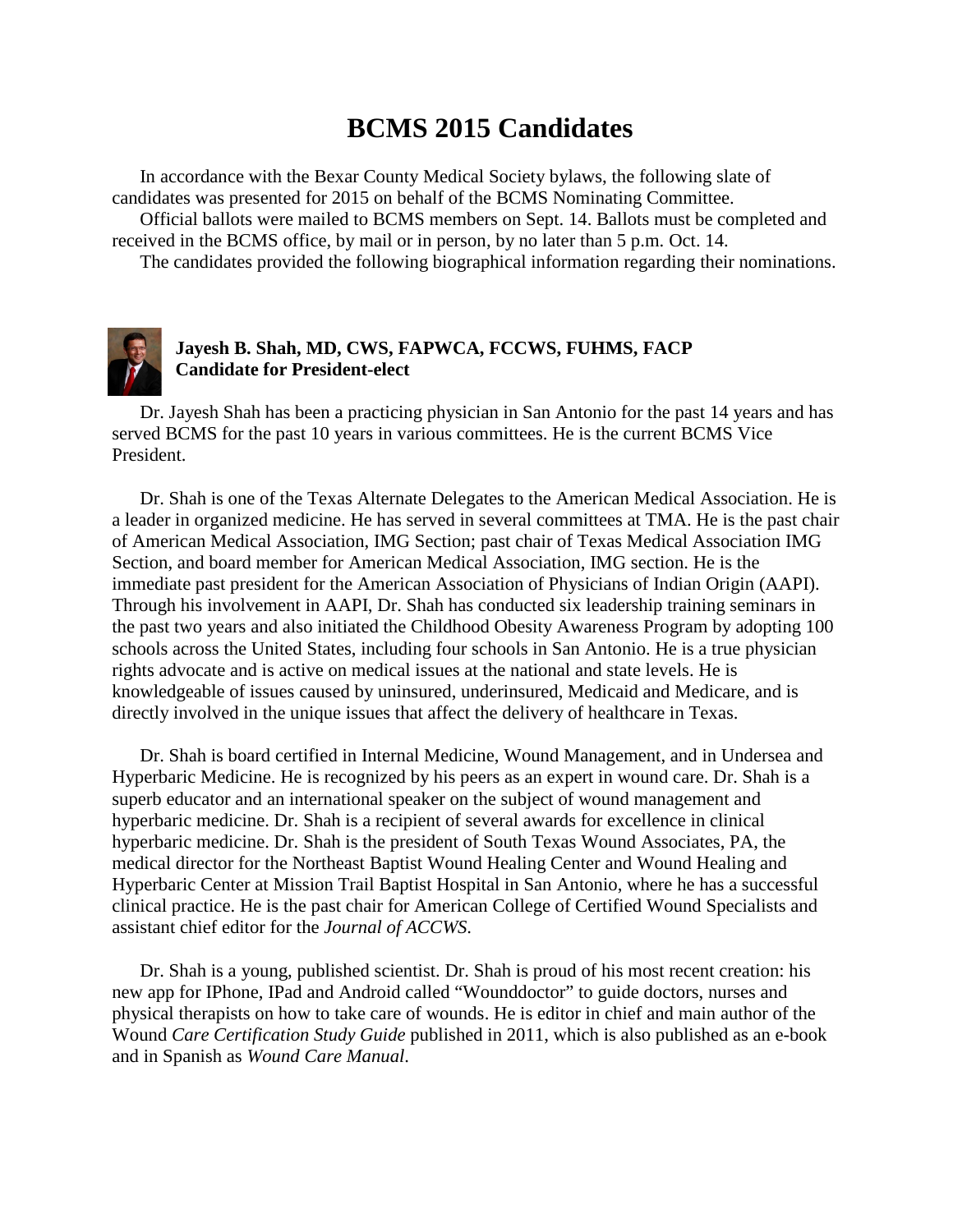He is a visionary leader, who pioneered the formation of the Hyperbaric Medical Society in India. He also has received community service and leadership awards from the Alamo Asian American Chamber of Commerce in 2008.



### **Leah H. Jacobson, MD Candidate for Vice President**

It is with great enthusiasm that I seek the office of vice president for the Bexar County Medical Society for the upcoming year.

I have been actively involved with BCMS and organized medicine, both at the local and state levels, since I entered medical school in 1990. I feel it is important to work for both physician and patient advocacy, and the betterment of healthcare for all. In addition to BCMS, I am a member of the San Antonio Pediatric Society (SAPS), Texas Pediatric Society (TPS), Texas Medical Association (TMA), and American Academy of Pediatrics (AAP). I have had the privilege to serve on the BCMS Board of Directors for six years, as well as be a member of the delegation to the Texas Medical Association for more than 10 years. I also have served as a past chair of the BCMS Board of Mediations, Women in Medicine Committee, and TMA's Membership Committee.

I worked for six years as an assistant professor in the UTHSCSA Department of Pediatrics and Family Practice. I remain an adjunct clinical associate professor to date. For the past 10 years, I have worked in private practice here in San Antonio. So I have an appreciation and understanding of what it is like in both the private and academic settings.

I am eager to serve the members of this great medical society and ask for your support.



#### **Maria M. "Maggie" Tiamson-Beato, MD, FAAP Candidate for Treasurer**

Maggie graduated from the University of Santo Tomas Medical School in Manila, Philippines, and completed her pediatric residency at Mount Sinai School of Medicine in New York City. After 10 years of private practice, she joined the U.S. Air Force Medical Corps, serving for 20 years in Pediatrics, Family Practice, and Aerospace Medicine, retiring with the rank of colonel in 2006. She then joined the practice at South Texas Center for Pediatric Care.

Currently, she serves as secretary of the BCMS Executive Committee and also served for several years as treasurer of the San Antonio Pediatric Society. She is a clinical assistant professor at the University of Texas Health Science Center at San Antonio and is an active member of the American Academy of Pediatrics.

For nine years, she served as a board member of Security Service Federal Credit Union and is a volunteer for the American Red Cross, the Tobin Center for Performing Arts, and the Majestic Theatre. She also is very active in church, where she functions as a lector and Eucharistic minister at both Santo Niño Church and St. Matthew Church. An avid outdoorsman, she enjoys fishing, hiking and hunting, and is also a dancer with the Filipino folk dance group